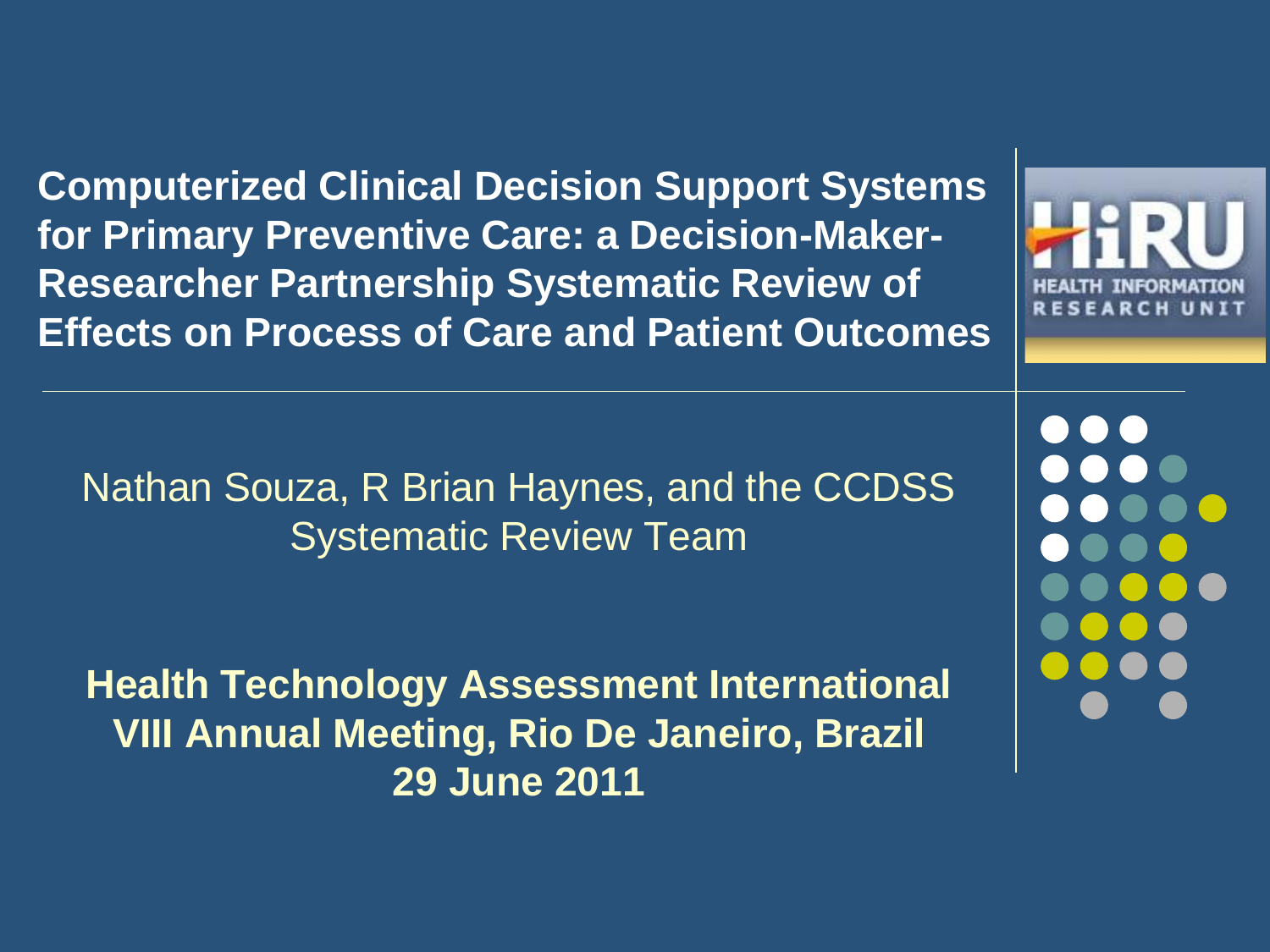# **Outline**

- **Background**
- **Objectives**
- **Method and Partnership Model**
- **Results**
- **Conclusions**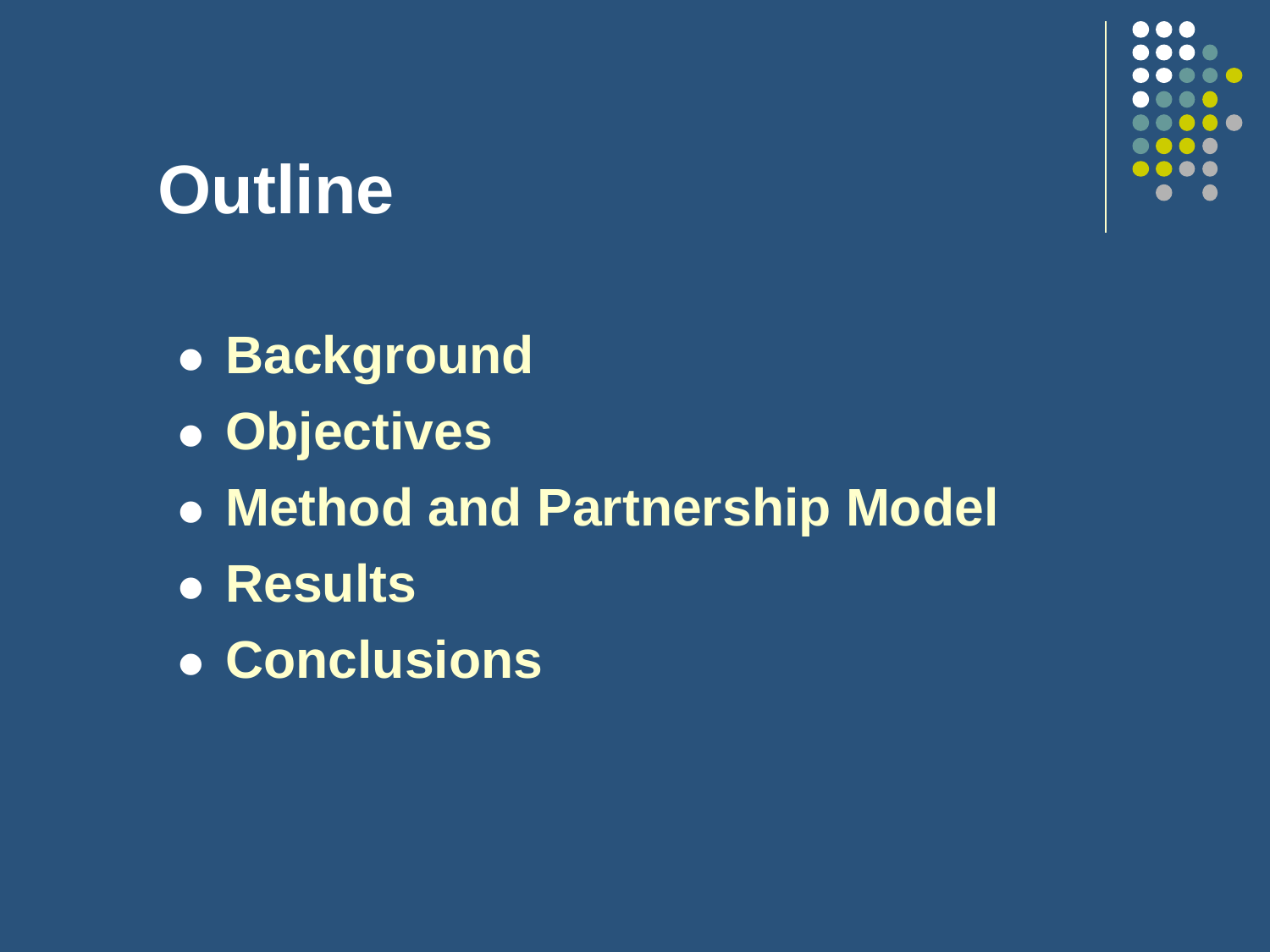**Background I Six review papers:**



**Primary Preventive Care (PPC)** – **41 trials**

- Diagnostic Test Ordering 34 trials
- Drug Prescribing 65 trials
- Therapeutic Drug Monitoring 33 trials
- Chronic Disease Management 55 trials
- Acute Care 36 trials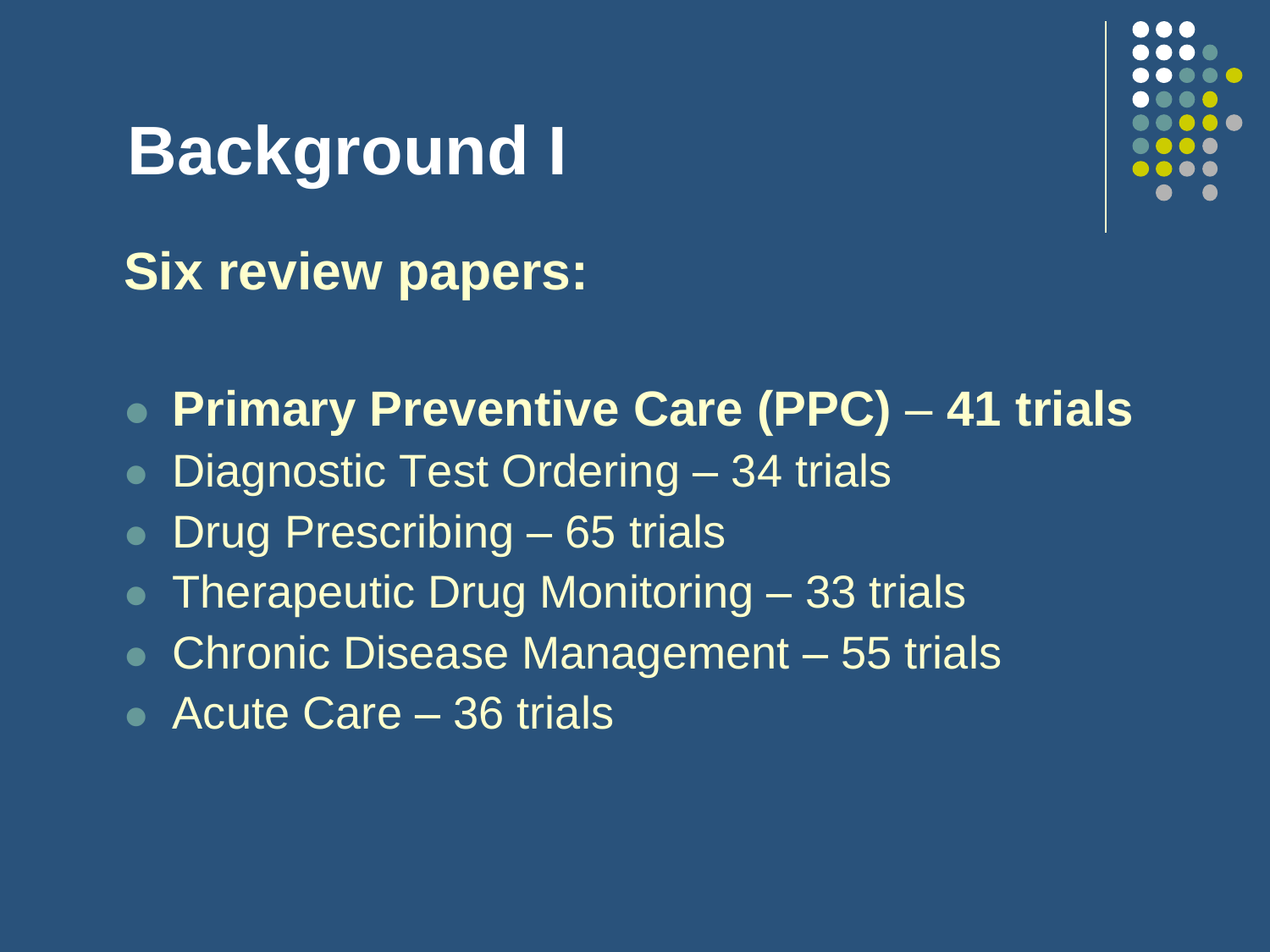

## **Background II - Review Topic**

### **Computerized Clinical Decision Support Systems for Primary Preventive Care**

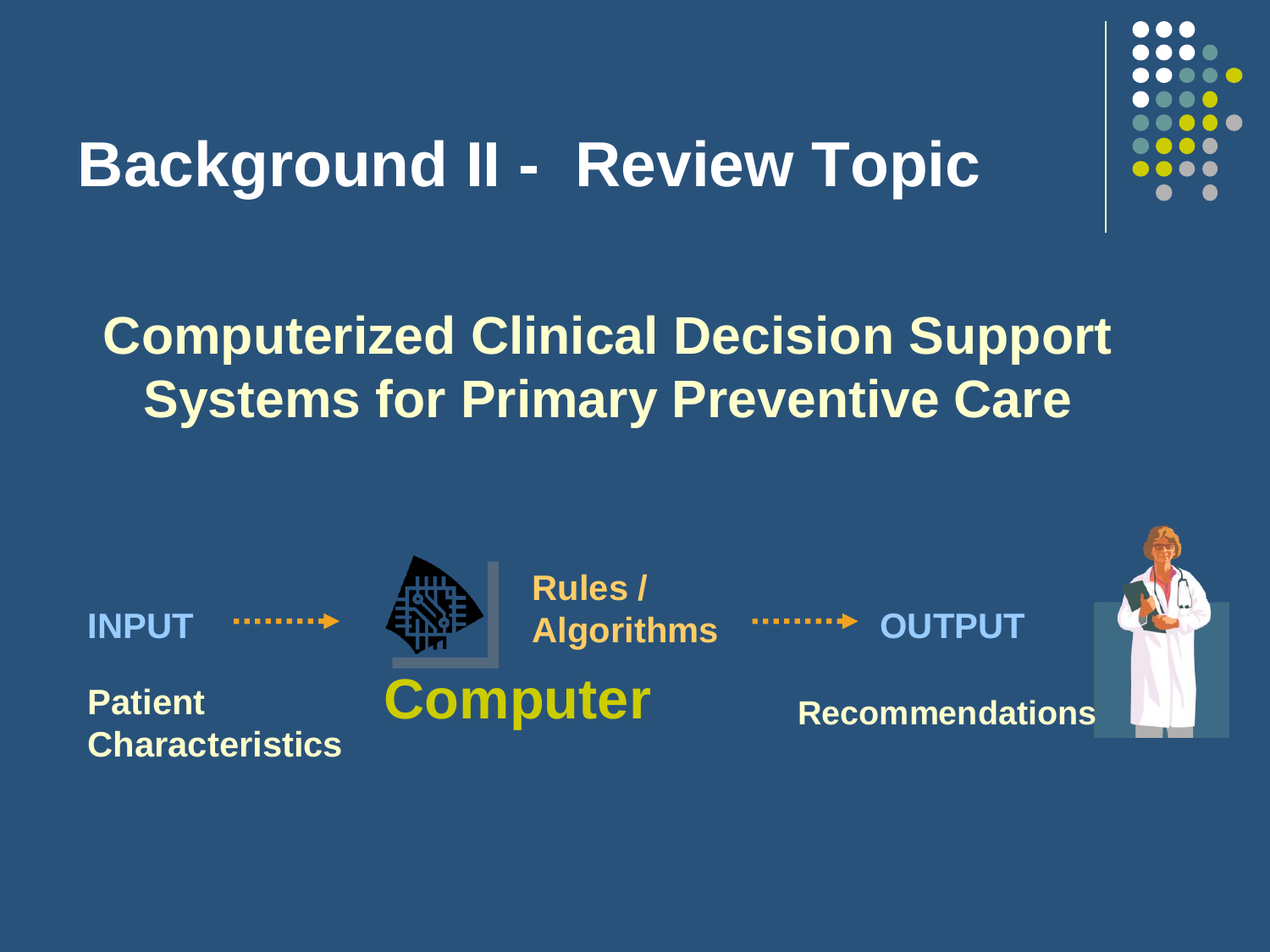# **Background III Knowledge Translation and Exchange**



- **Computerized clinical decision support systems should be rigorously evaluated before widespread dissemination**
- **For those that show promise, a process of local "knowledge translation and exchange" is needed**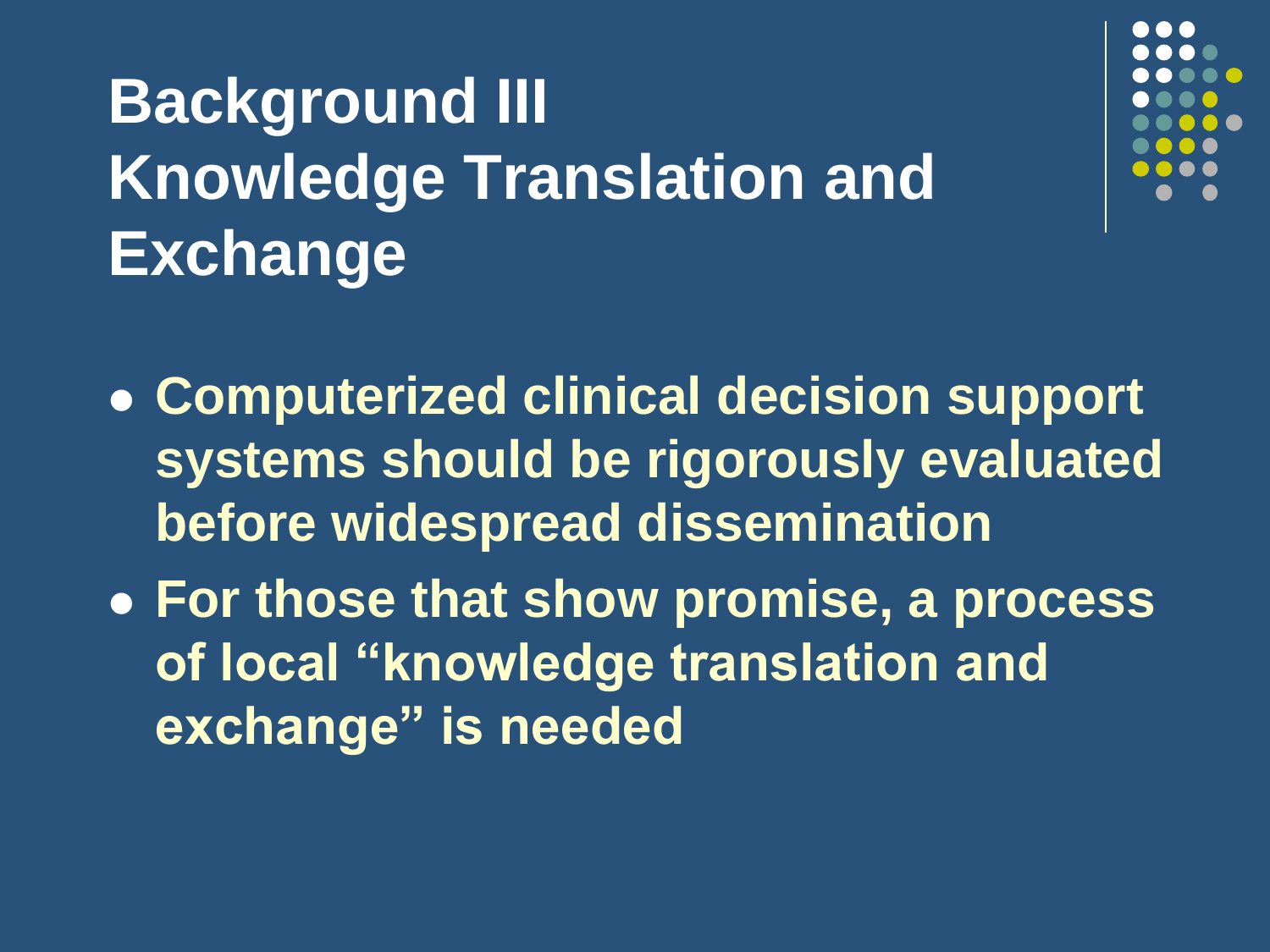# **Background IV - Timeliness**

**Timing is favorable for an updated review on computerized clinical decision support systems**

**1) Field of research has matured 2) Planned investments for IT and QA**



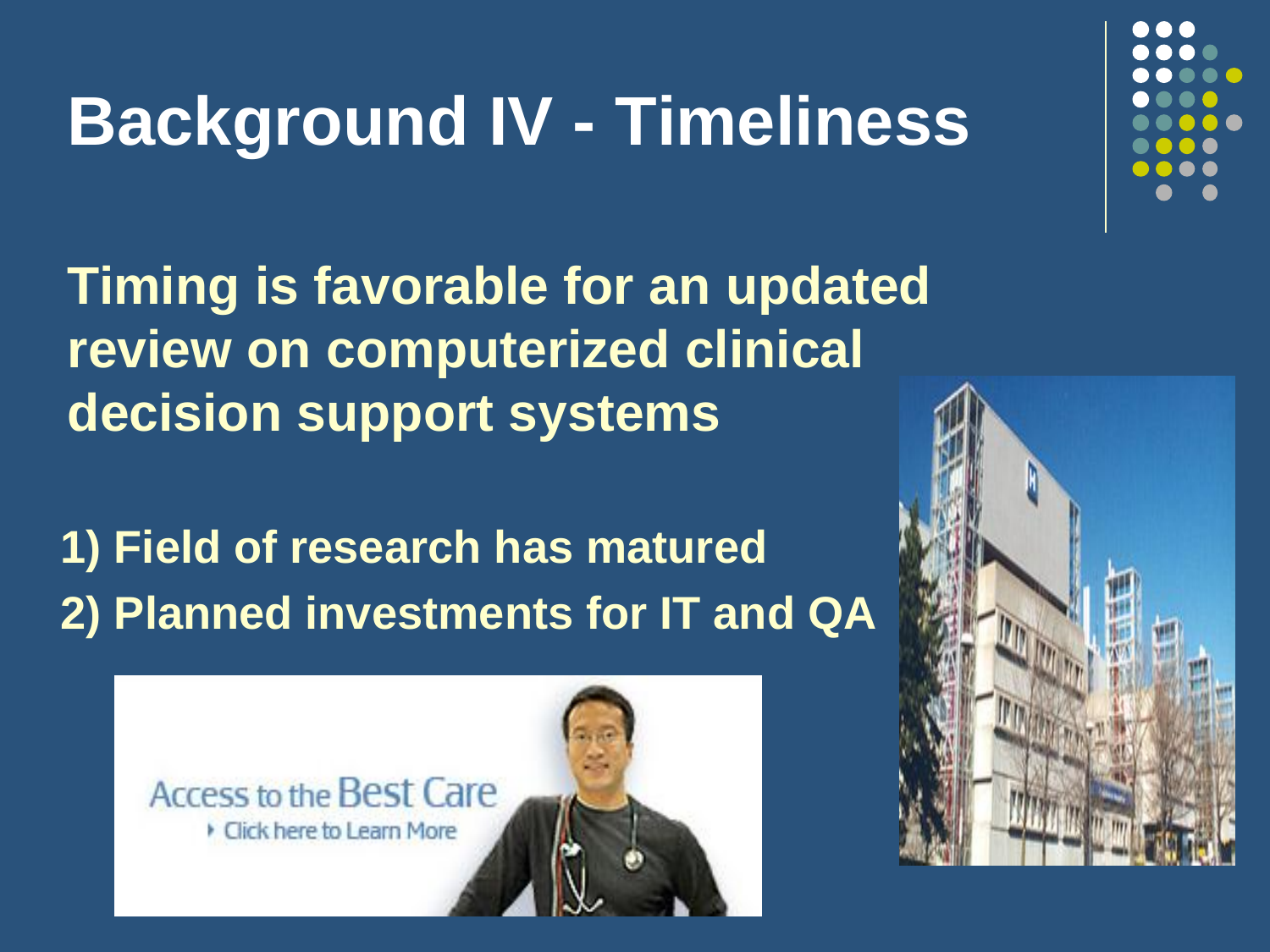# **Background V - Timeliness**

- **Province of Ontario is supporting IT for improving healthcare**
- **Specific decisions that will be made will include computerized clinical decision support** 
	- **Best informed by a current systematic review of the best available research evidence**

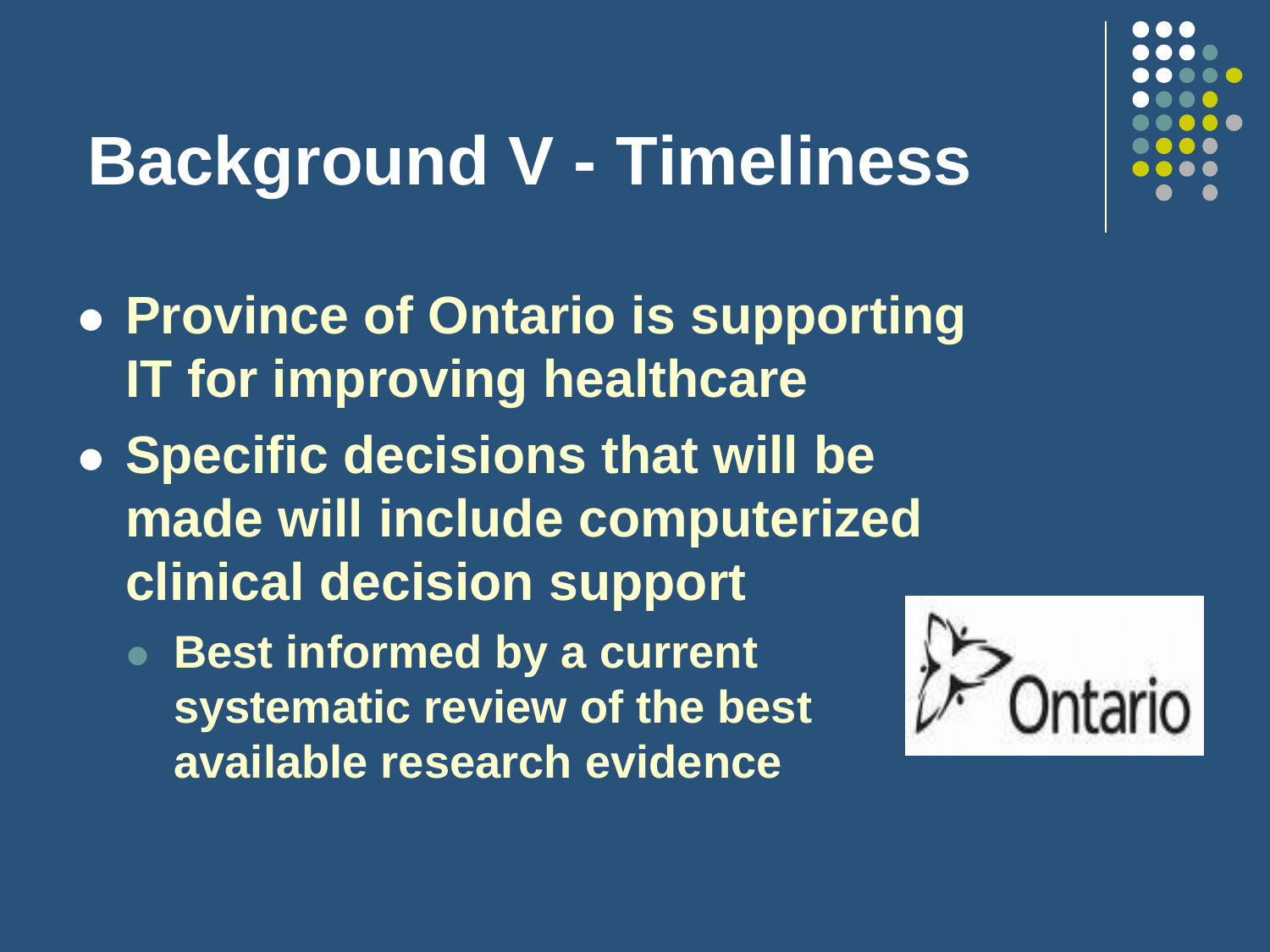# **Objectives**



**1) Update our previously published systematic reviews on the effectiveness of CCDSSs for PPC on process of care, patient outcomes, costs, safety, and provider satisfaction; 2) Partner with senior management and healthcare lead to enhance knowledge translation and exchange**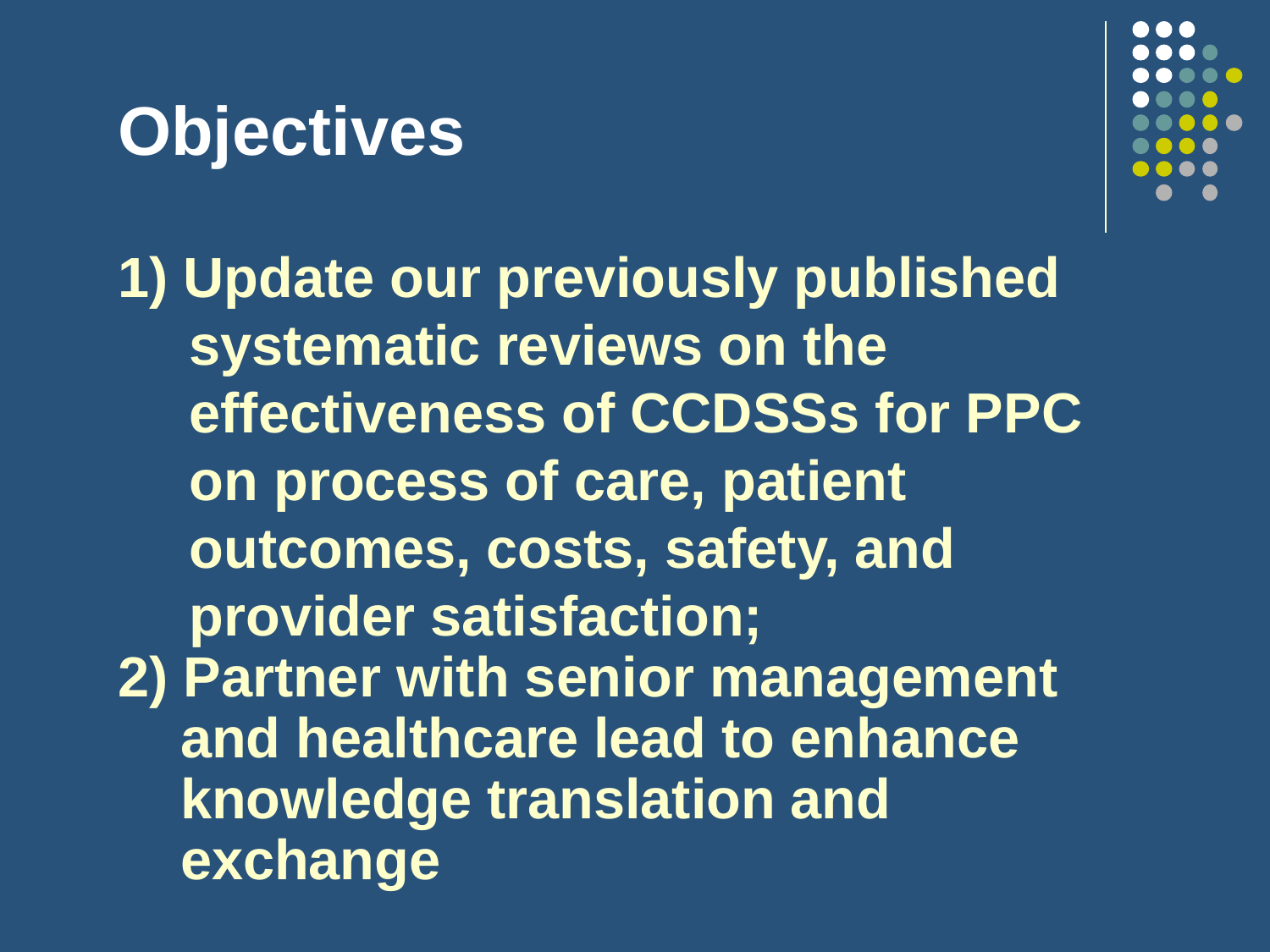# **Methodology\***



• A systematic review of RCTs comparing the use of CCDSSs for Primary Preventive Care in any clinical care settings.

 Literature searches up to January, 2010 in Medline, EMBASE, Ovid's EBM Reviews, Inspec, and reference lists.

\* Haynes RB, Wilczynski N, the Computerized Clinical Decision Support System (CCDSS) Systematic Review Team. Effects of computerized clinical decision support systems on practitioner performance and patient outcomes: Methods of a decision-maker-researcher partnership systematic review. Implement Sci 2010;5:12.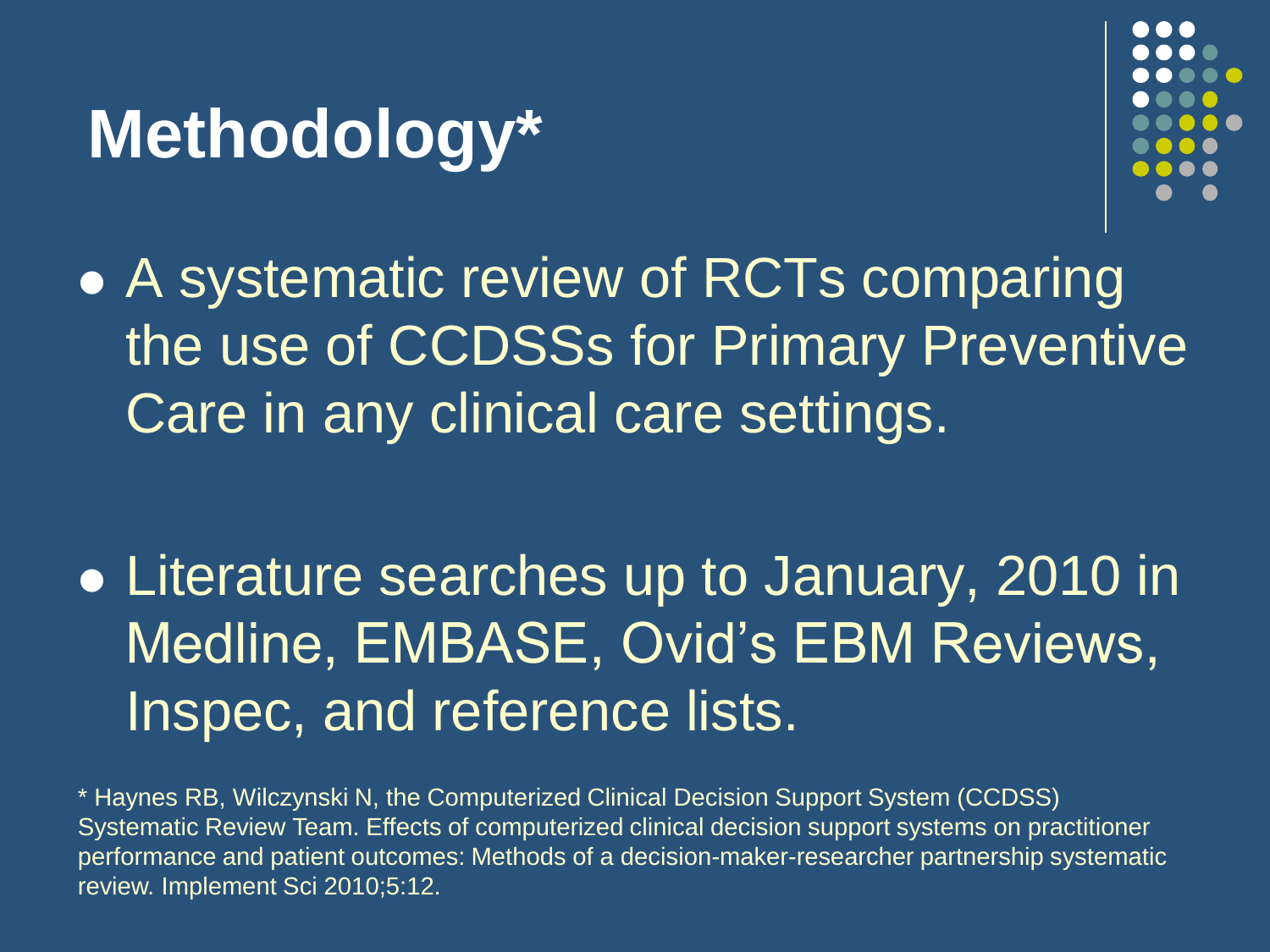## **Methods I**



- Duplicated screening of RCTs and independent data-extraction using piloted forms that were constructed with decisionmakers reaching inter-reviewer agreement  $\kappa$ =0.93; 95% confidence interval [CI], 0.91-0.94) and a 3<sup>rd</sup> reviewer resolved disagreements;
- Study authors confirmed extracted data for 88% (36/41) of included trials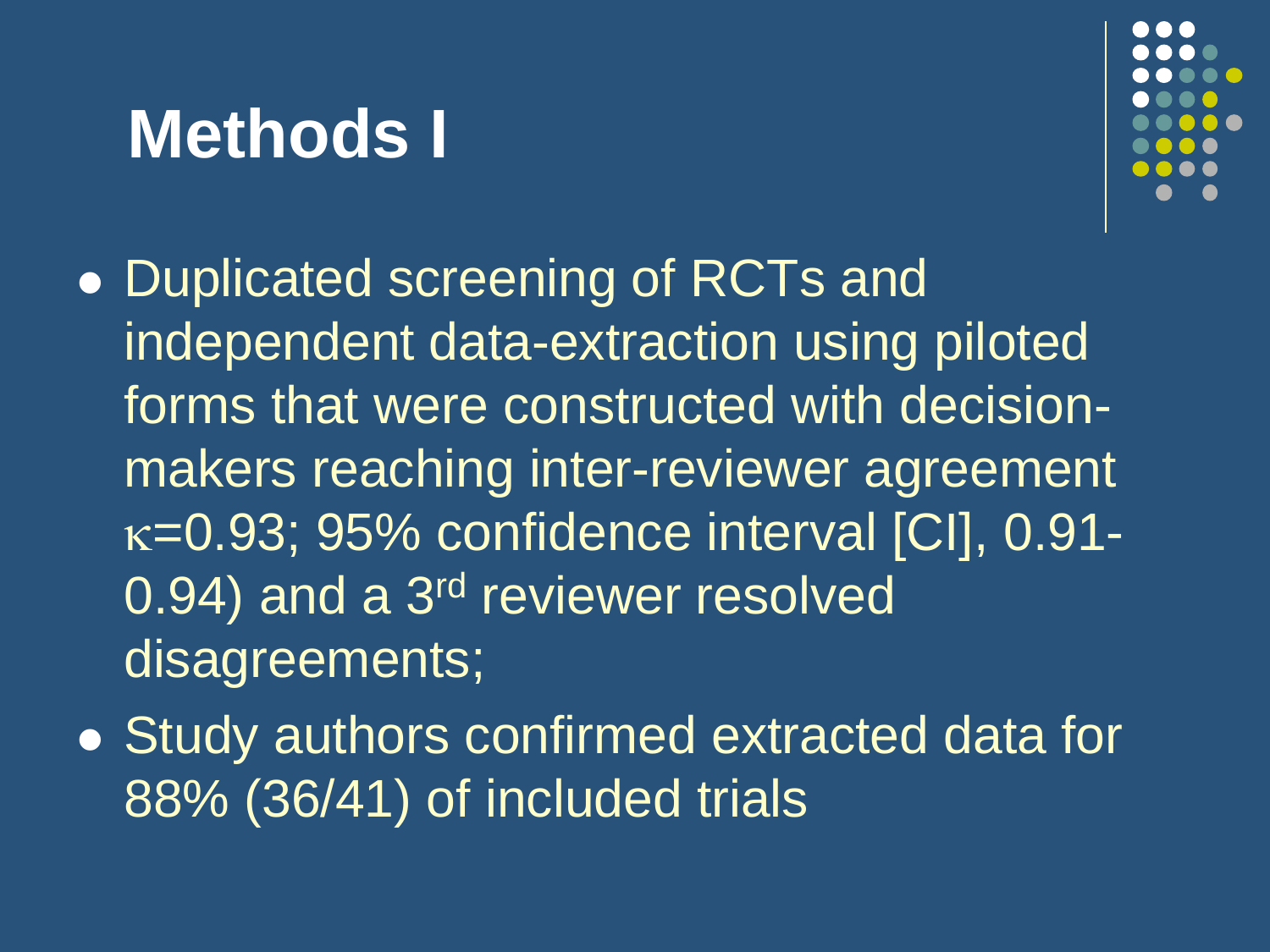# **Methods II**



Data abstracted on:

- **trial characteristics**
- system characteristics
- **all** reported outcomes with a focus on: 1) 'process of care outcomes' (e.g., compliance with guidelines); 2) 'patient outcomes' (e.g., cancer survival).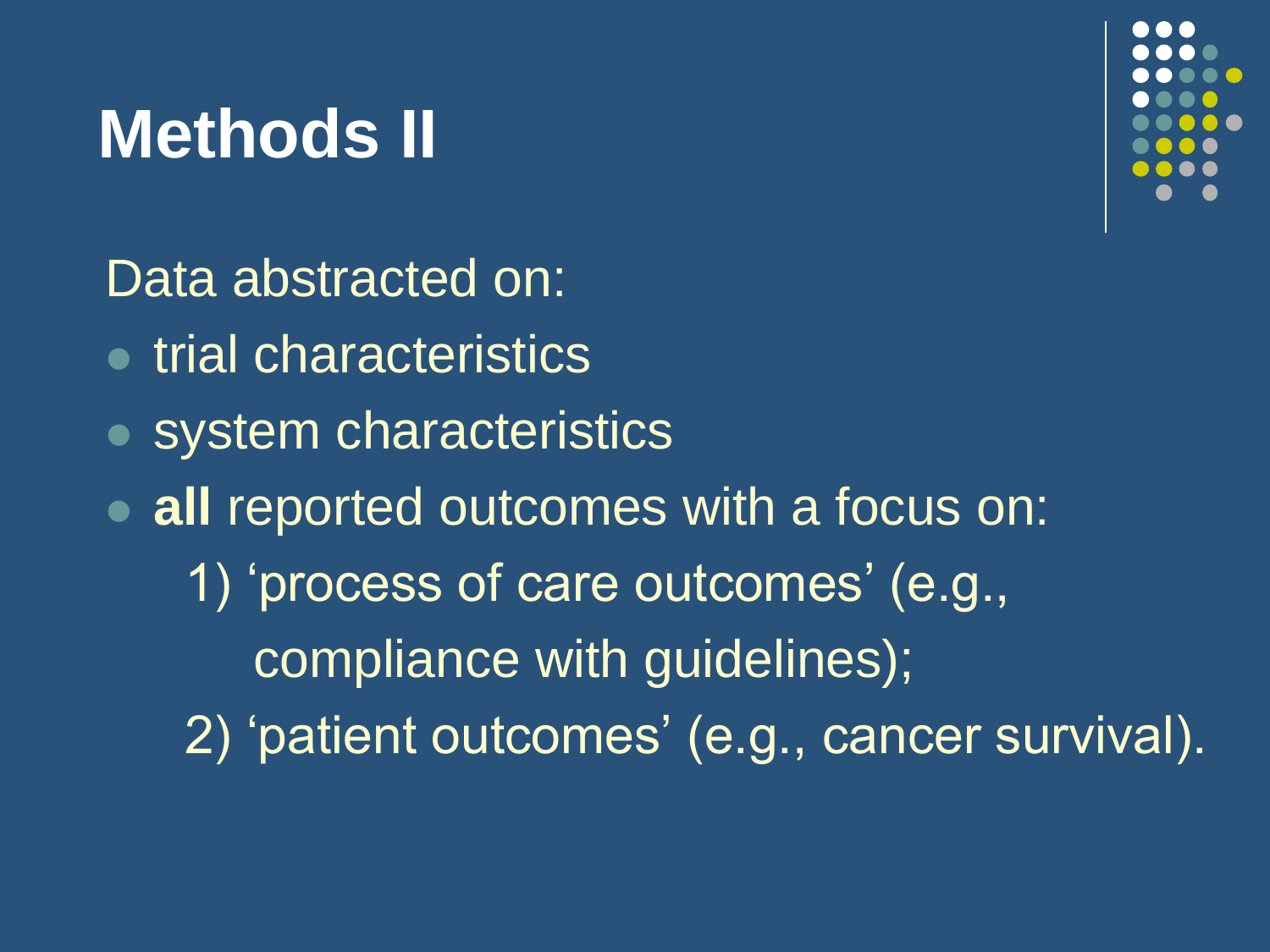# **Methods III**



**Binary outcome (effective or ineffective)**

**Defined in a hierarchical scheme**

- **Improvement (p<0.05) of a primary outcome or**
- **If no primary outcome, then improvement in ≥50% of multiple pre-specified outcomes or**
- **If no pre-specified outcomes, then improvement in ≥50% of all reported outcomes.**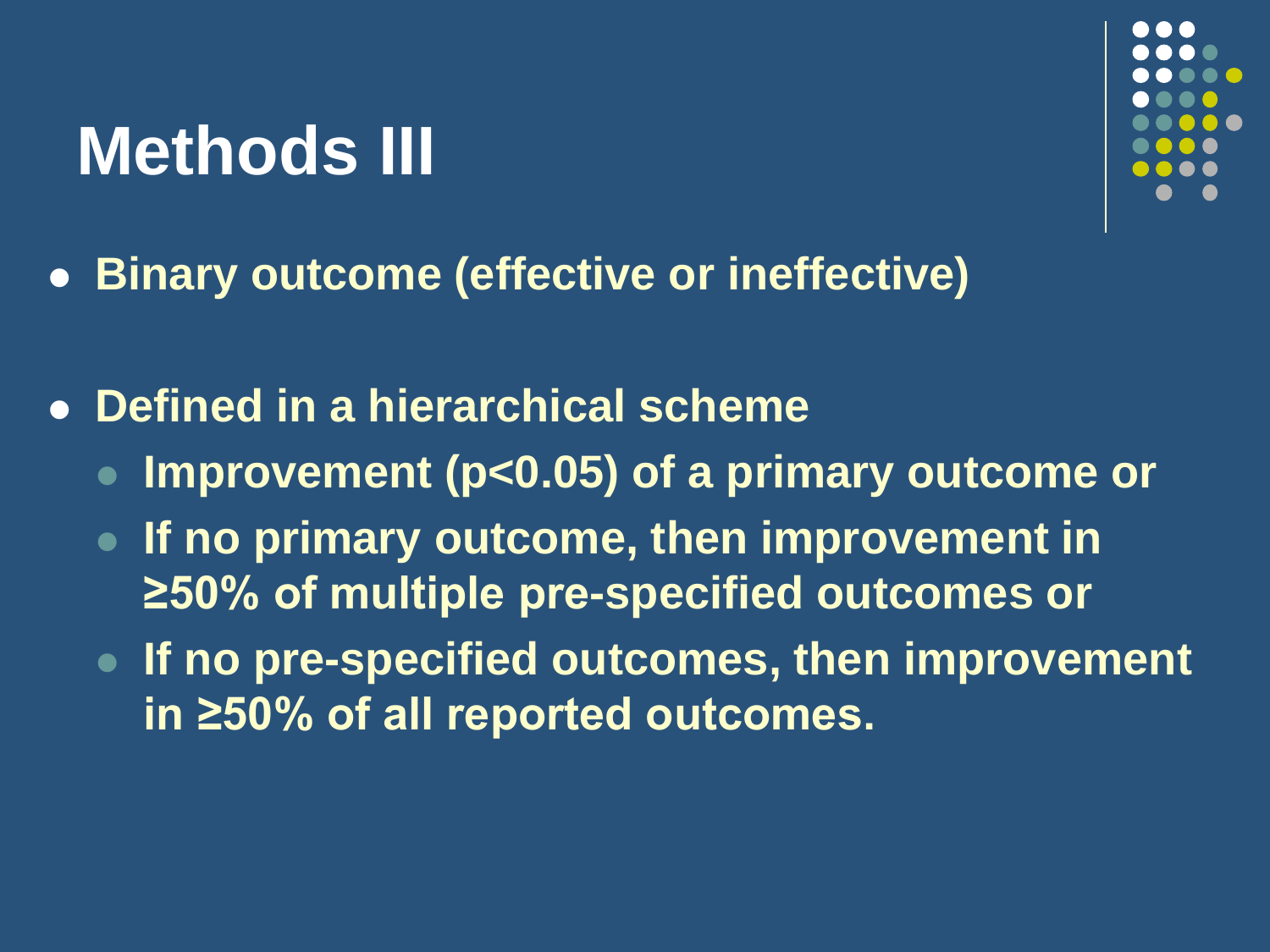# **Methods IV – Quality appraisal**



• RCTs were scored for methodological quality on a 10-point scale (an extension of the Jadad scale) with scores ranging from 0 for the lowest study quality to 10 for the highest quality.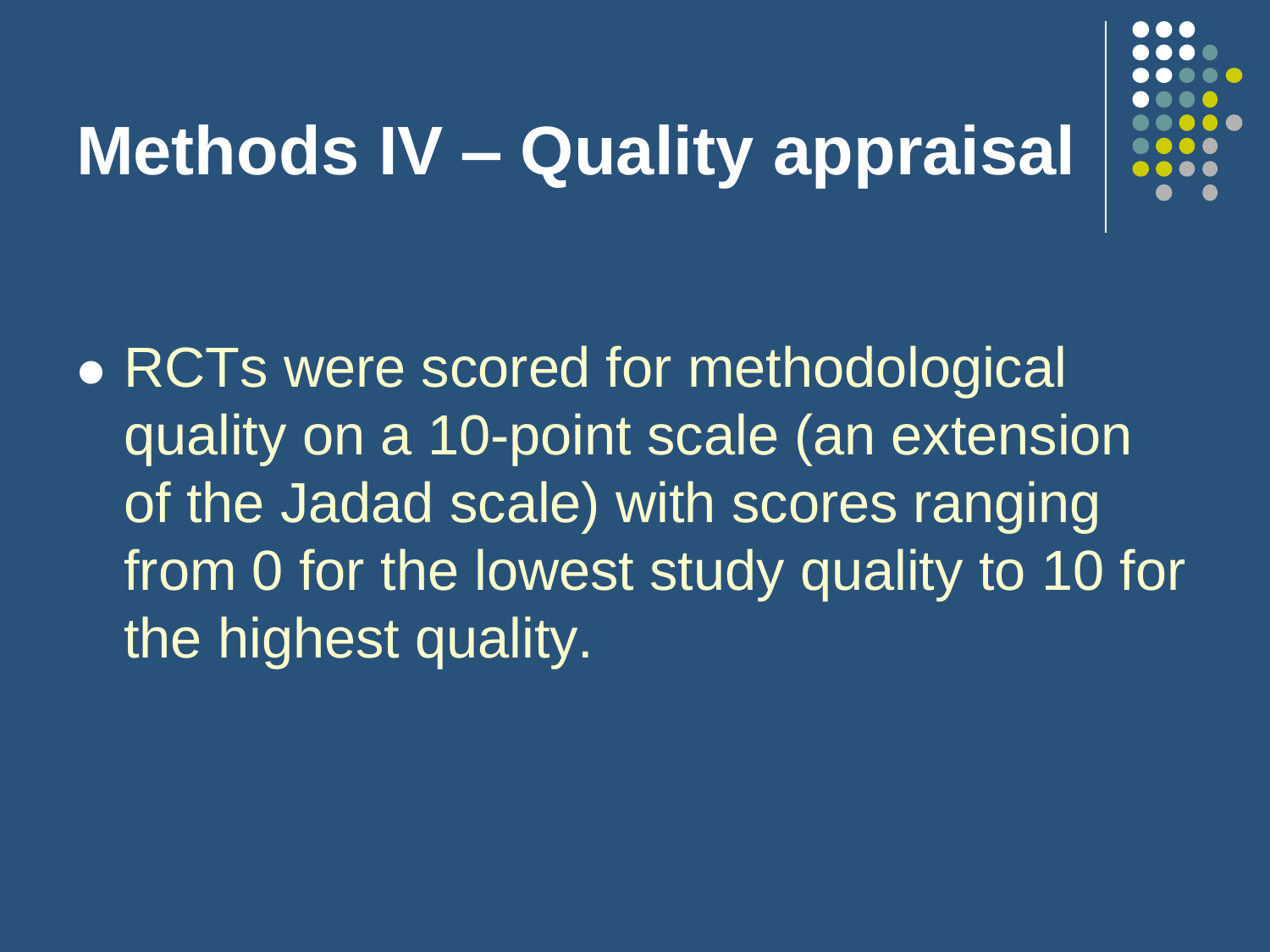# **Methods V - Partnership Model**

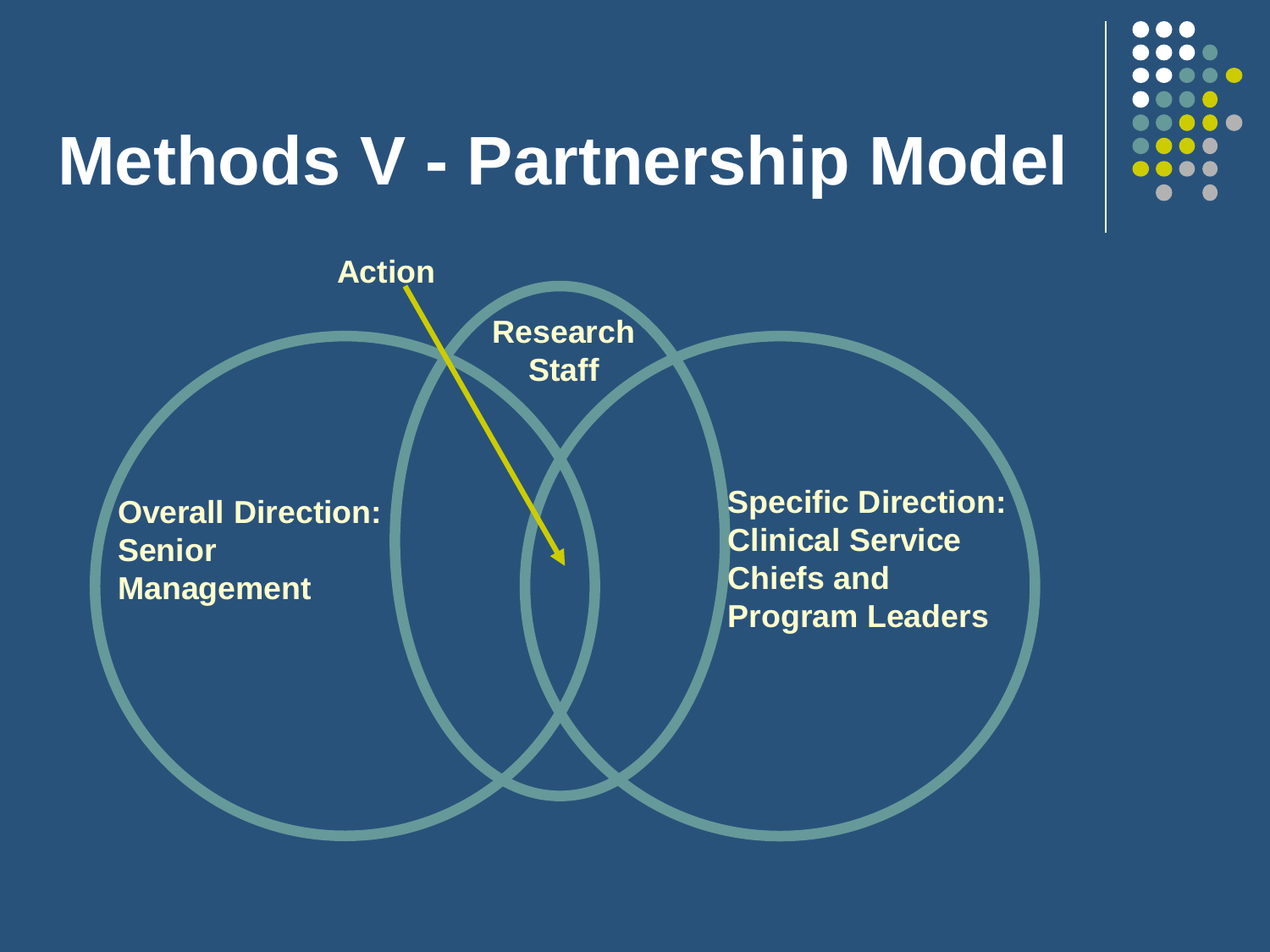# **Method VI - Decision Makers – Role**

. . . . . . . . . . .  $\bullet$   $\bullet$  $\bullet$  $\bullet$   $\bullet$ 

| <b>Decision Maker</b> | <b>Position</b>                                                                                                         |
|-----------------------|-------------------------------------------------------------------------------------------------------------------------|
|                       | <b>Murray Glendinning Executive VP Corporate</b><br><b>Affairs Hamilton Health</b><br><b>Sciences: CIO for the LHIN</b> |
| <b>Akbar Panju</b>    | <b>Co-chair of LHIN's</b><br>implementation committee                                                                   |

|                                                    | <b>Content Area   Decision Maker   Position</b> |                                                                                 |
|----------------------------------------------------|-------------------------------------------------|---------------------------------------------------------------------------------|
| <b>Primary</b><br><b>Preventive</b><br><b>Care</b> | <b>Rolf Sebaldt</b>                             | <b>Director; Clinical Data</b><br><b>Systems and</b><br><b>Management Group</b> |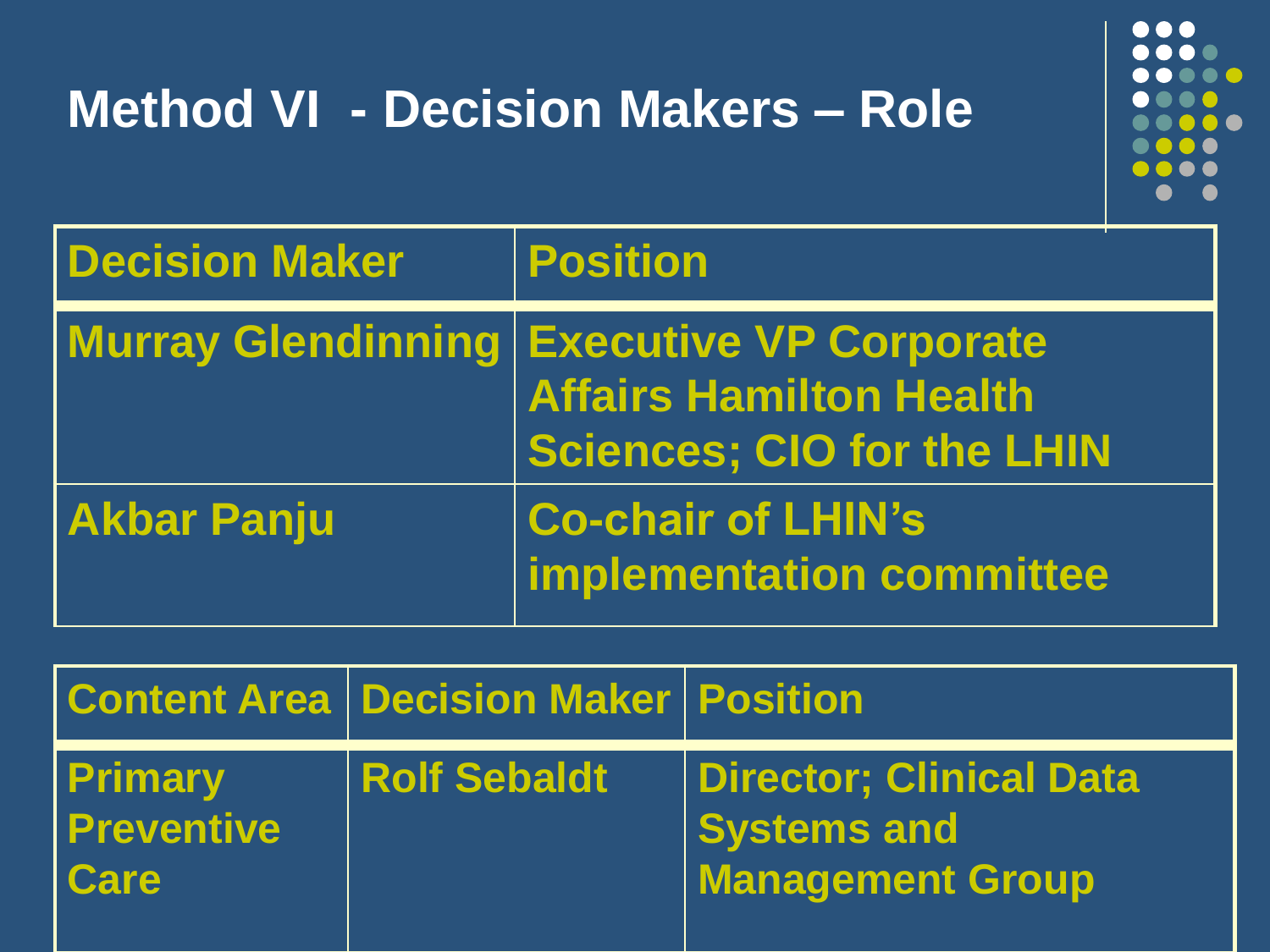# **Roles in the Partnership Model**



- **Decision makers guided the review process and provided inputs such as:** 
	- **Implementation challenges**
	- **Training**
	- **Maintaining the evidence base**
	- **Customization**
- **Research staff worked in the trenches in close exchange with decision makers**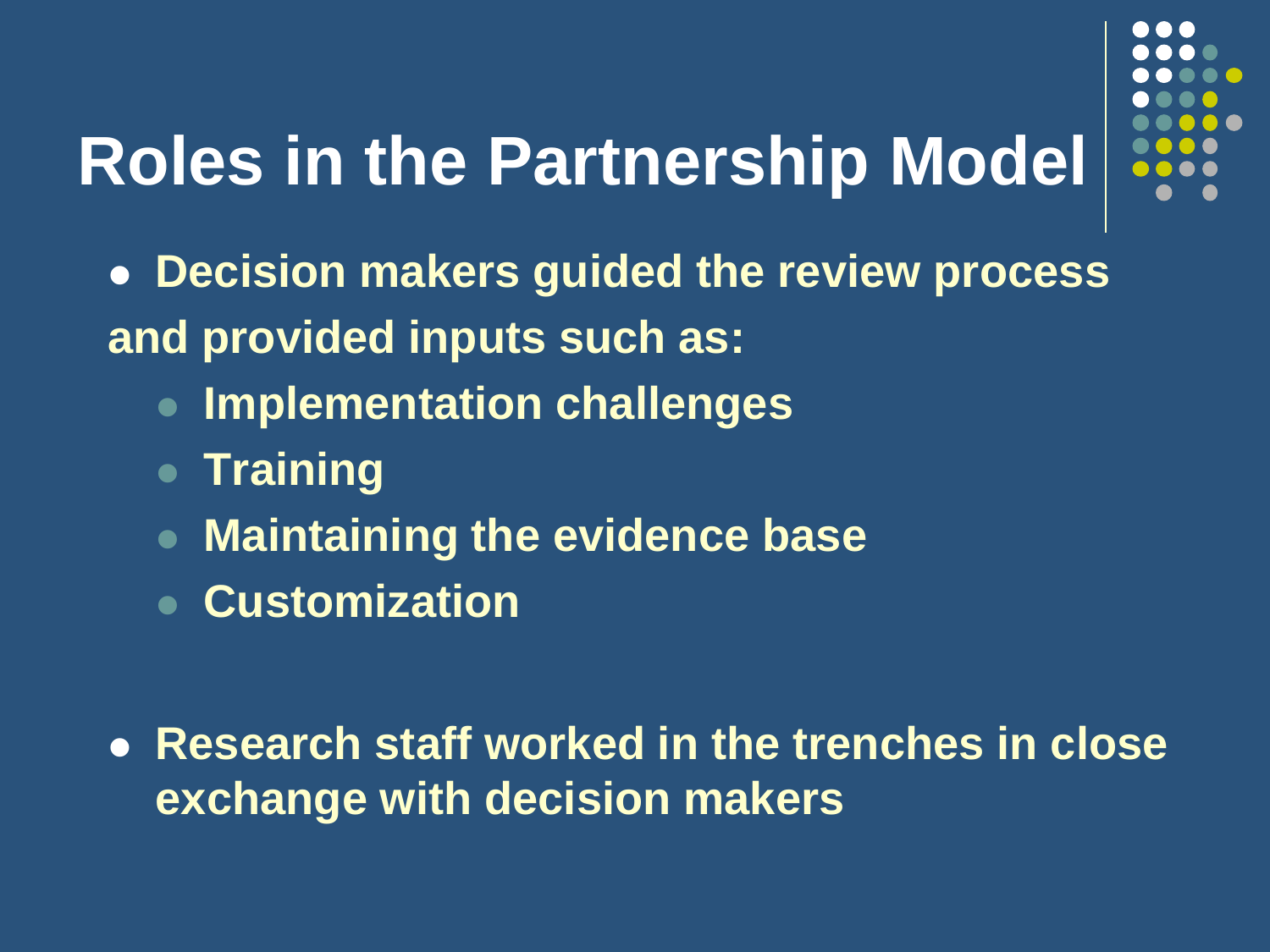### **Results I – Trials characteristics**

- 
- 41 RCTs evaluated CCDSS in the global north;
- Quality improved over time;
- 80% (33/41) of trials were publicly funded, 7% (3/41) privately funded, 2% (1/41) both publicly and privately, and 10% (4/41) did not report funding;
- 22 trials (54%) took place mainly in primary care settings,19 trials (46%) in combined settings;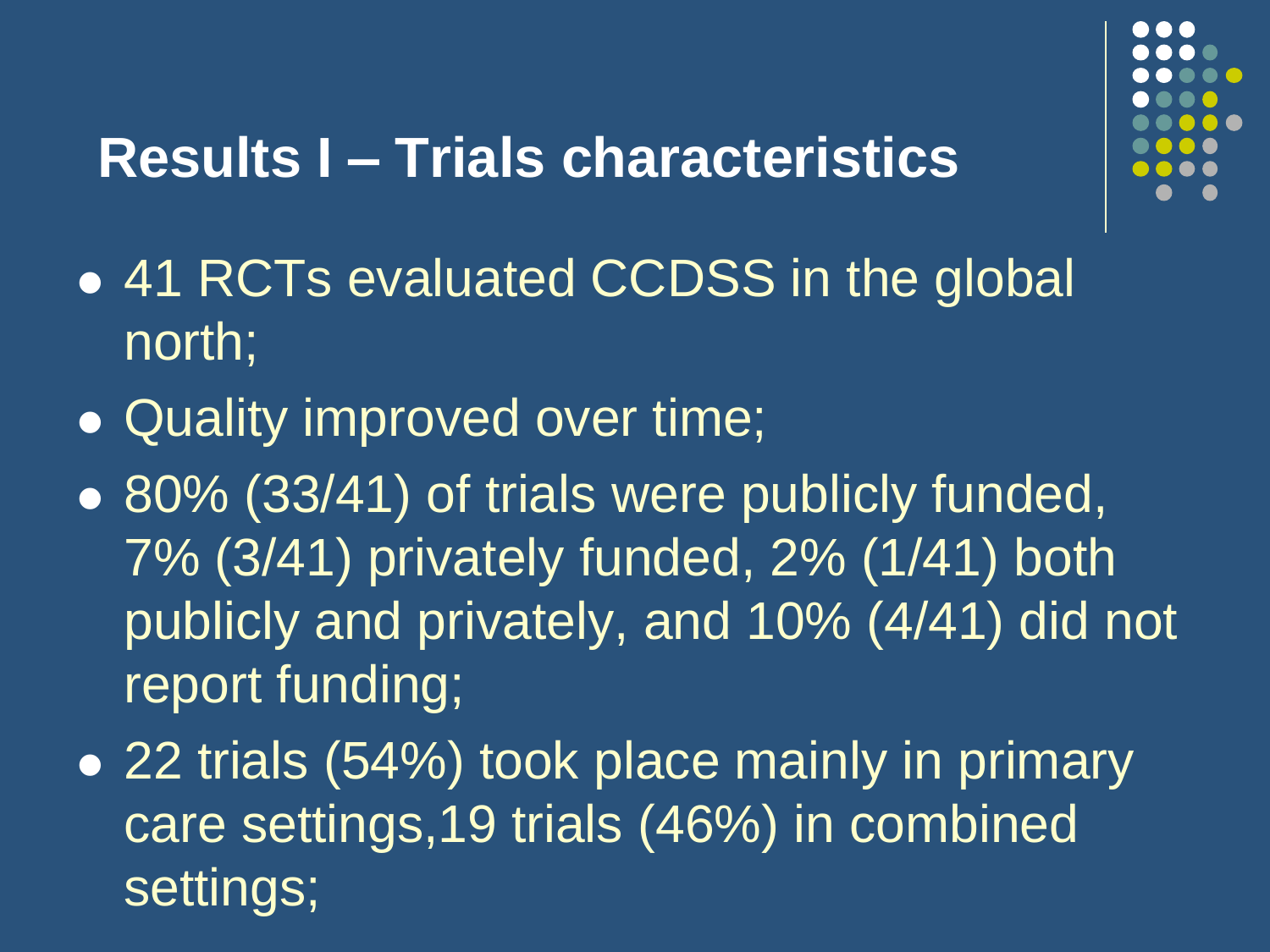## **Results II - CCDSS characteristics**

- 
- 22 (54%) studies evaluated multifaceted interventions with  $\geq$  3 preventive care components;
- 11 (27%) trials assessed 2 components,
- 8 (21%) assessed the effectiveness of a CCDSS with 1 component, typically a reminder.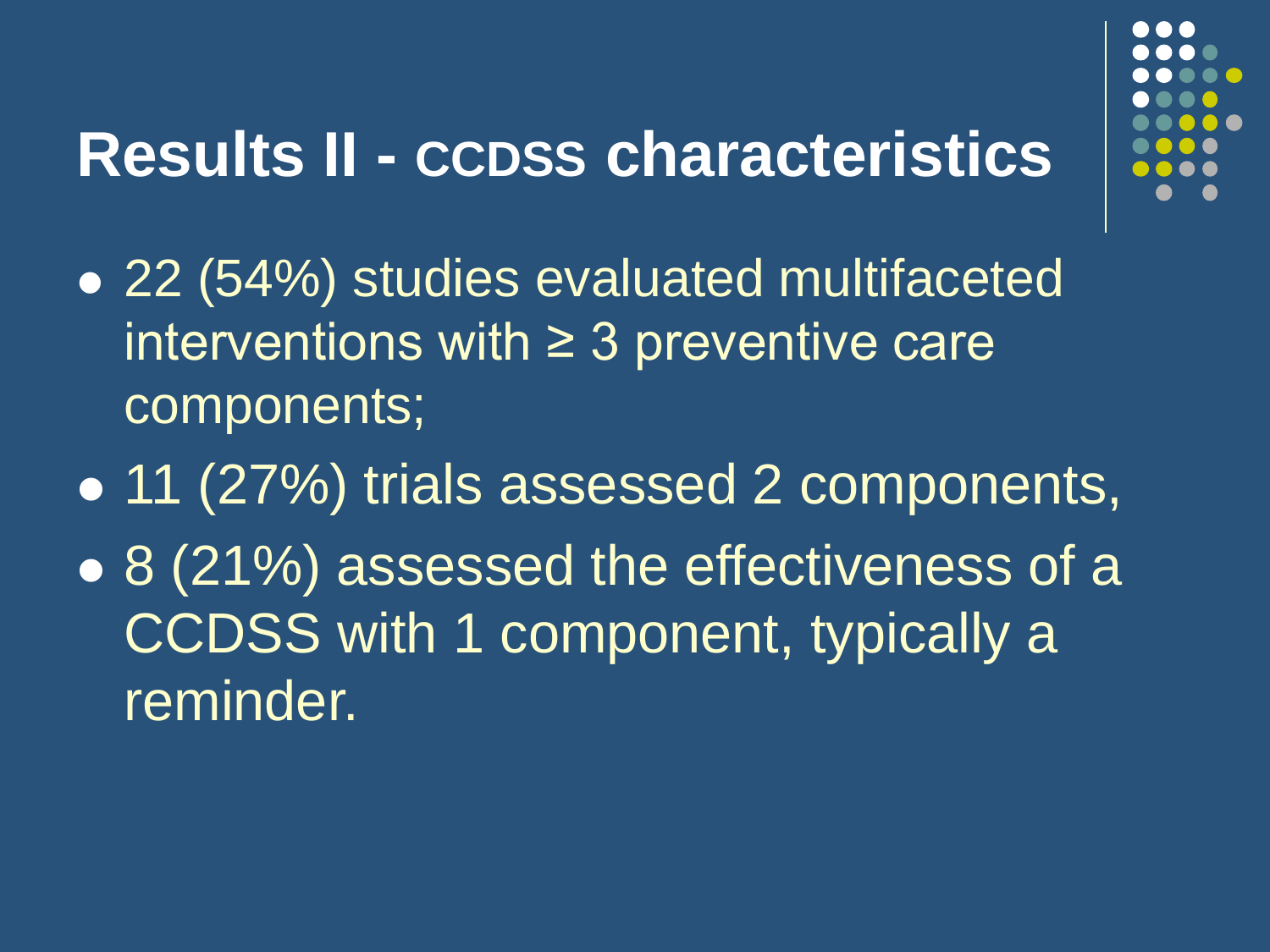### **Results III - CCDSS characteristics**



- 20/41 (49%) CCDSSs were integrated with an electronic medical record;
- 21/41 (51%) were stand-alone computer systems
- non-clinician entered data on 29/39 (74%) studies and automatic entry through electronic health records in remaining cases;
- **CCDSS were mostly used by physicians** solely or sharing with various health providers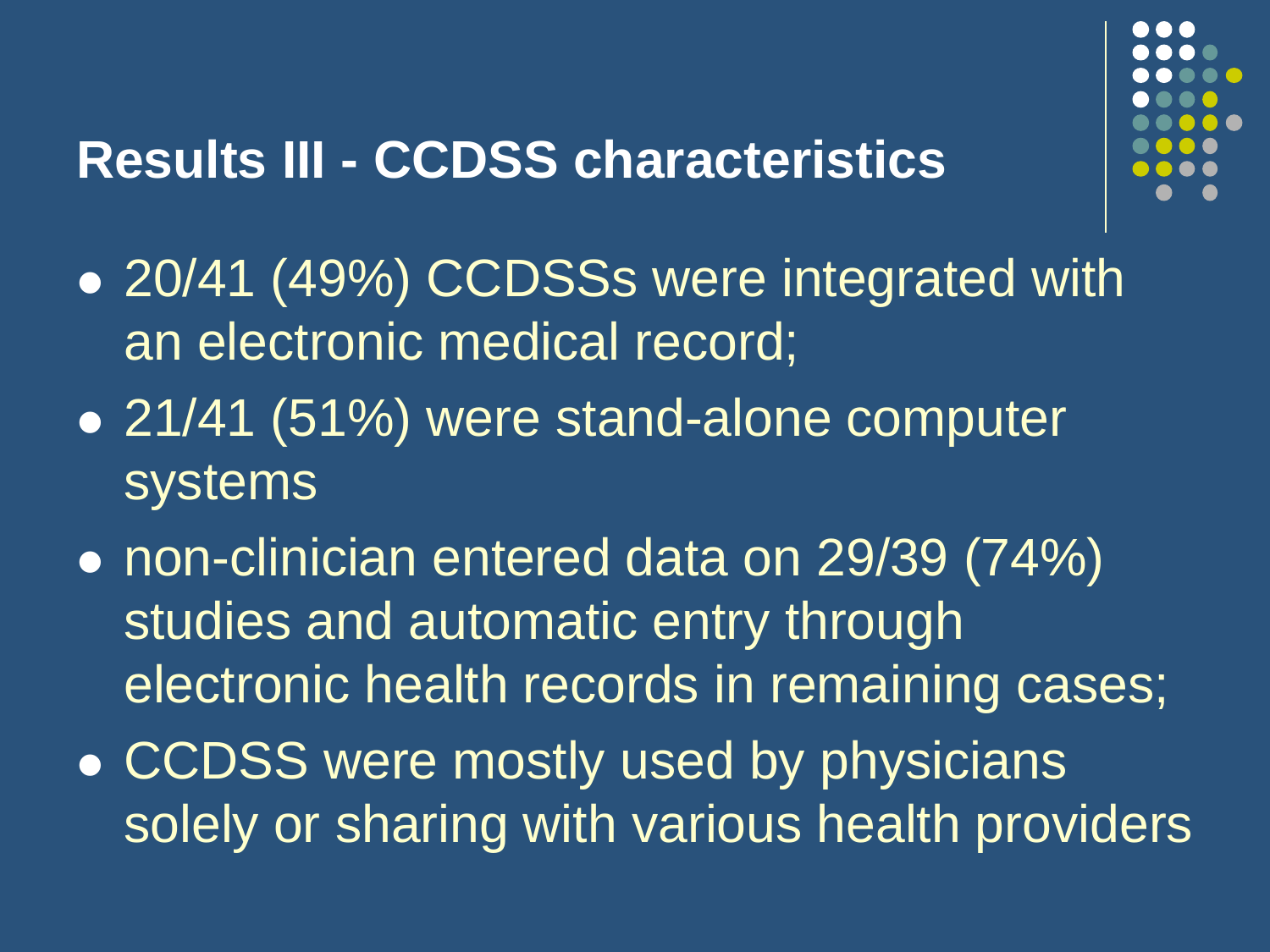### **Results IV – Effects of CCDSS**



- All trials assessed the effects of CCDSSs on processes of care;
- Only 13 (32%) trials reported both process of care and patient outcomes;
- 25 (61%) trials showed improved process of care;
- Only 3 (29%) trials reported improved patients outcomes.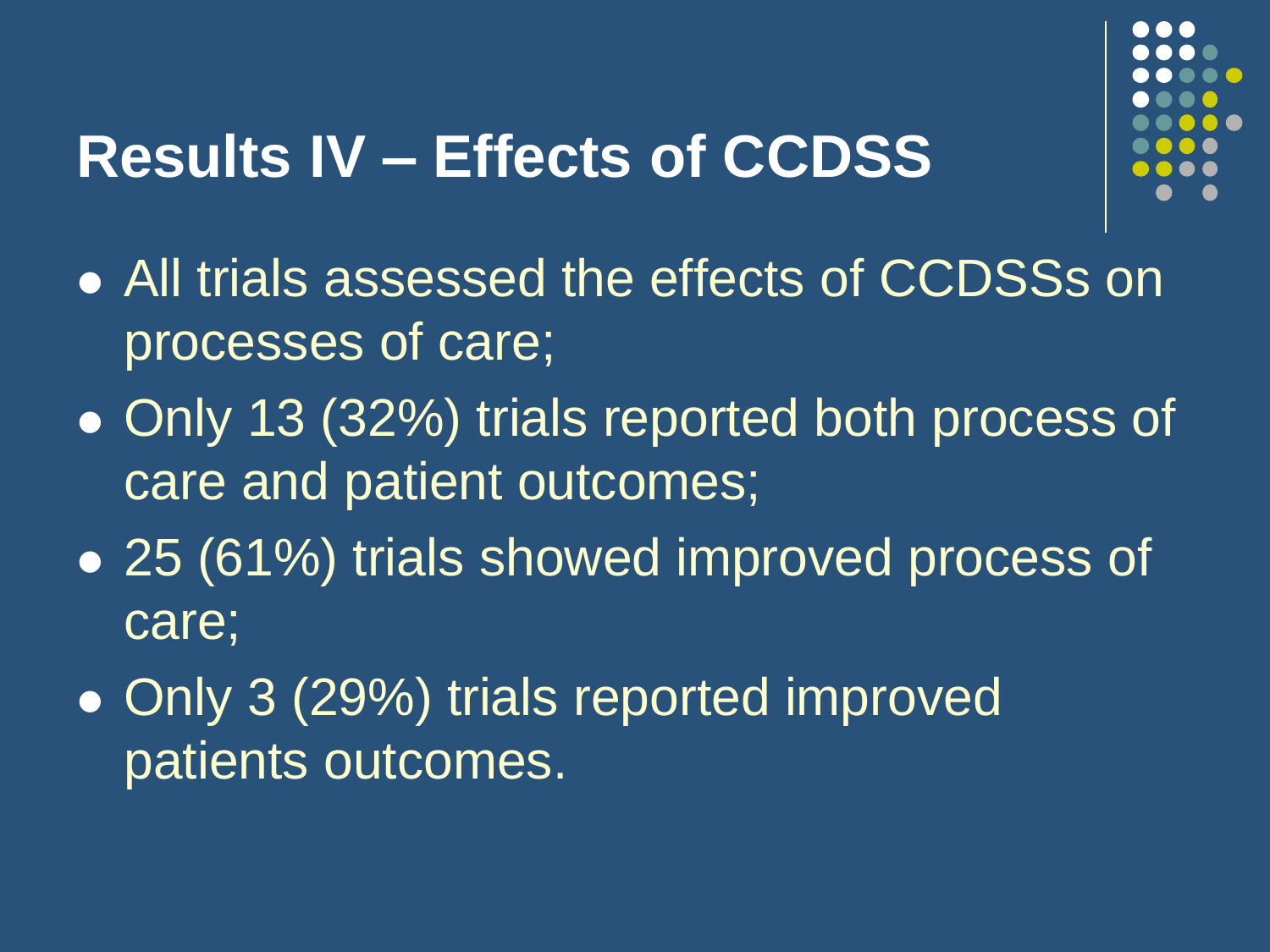## **Results V - Effects of CCDSS**

- **Cancer screening (10 trials)**
- **Multiple preventive care activities (10 trials)**
- **Screening and management of CV risk factors (9 trials)**
- **Screening and management of mental health-related conditions (6 trials)**
- **Vaccination (3 trials)**
- **Other preventive care activities (3 trials)**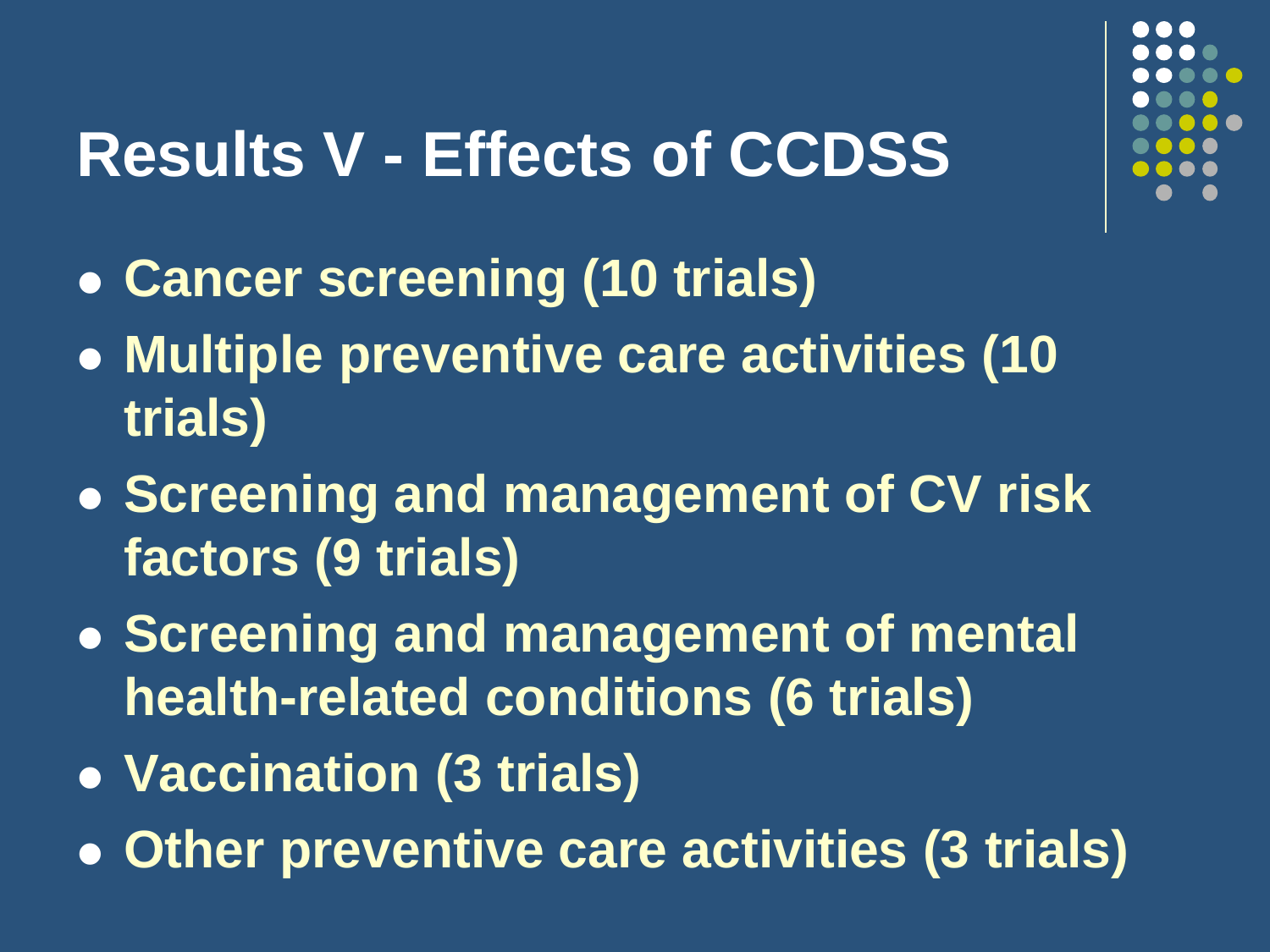# **Results VI – Implementation**



- Costs of developing, implementing, and maintaining a CCDSS were partly reported in 6/41 (15%) trials.
- Rosser *et al* reported that physician reminder was the most cost-effective method of improving preventive services followed by letter reminder, and telephone reminders;
- Adverse events only 2 (5%) trials reported CCDSS adverse events;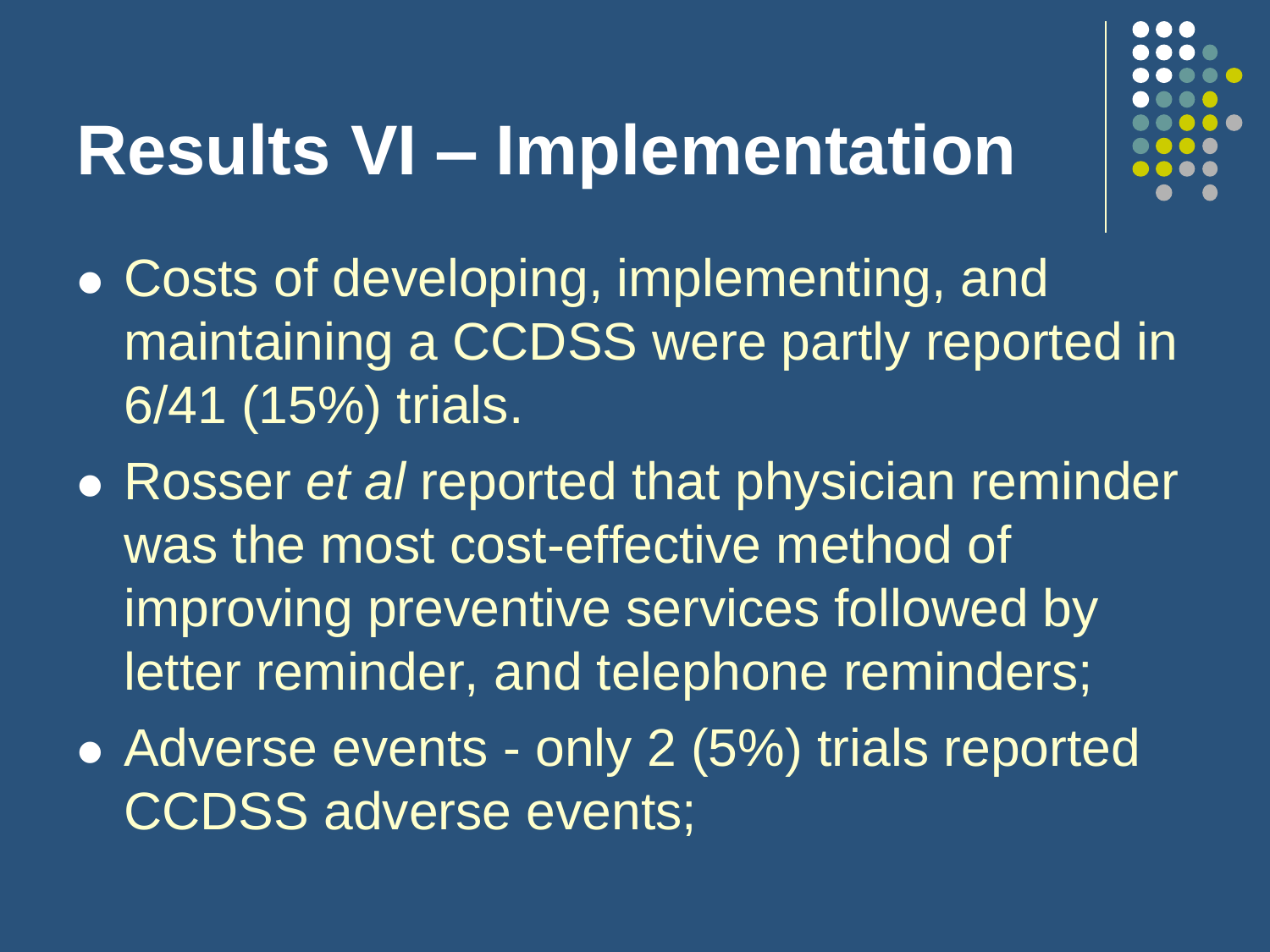# **Conclusion I**



- Good evidence on CCDSSs for screening and treatment of dyslipidaemia in primary care;
- **.** Inconsistent evidence for CCDSSs used in screening for cancer and mental healthrelated conditions, vaccinations, and other preventive care.
- CCDSS effects on patient outcomes, safety, costs of care, and provider satisfaction remain poorly supported.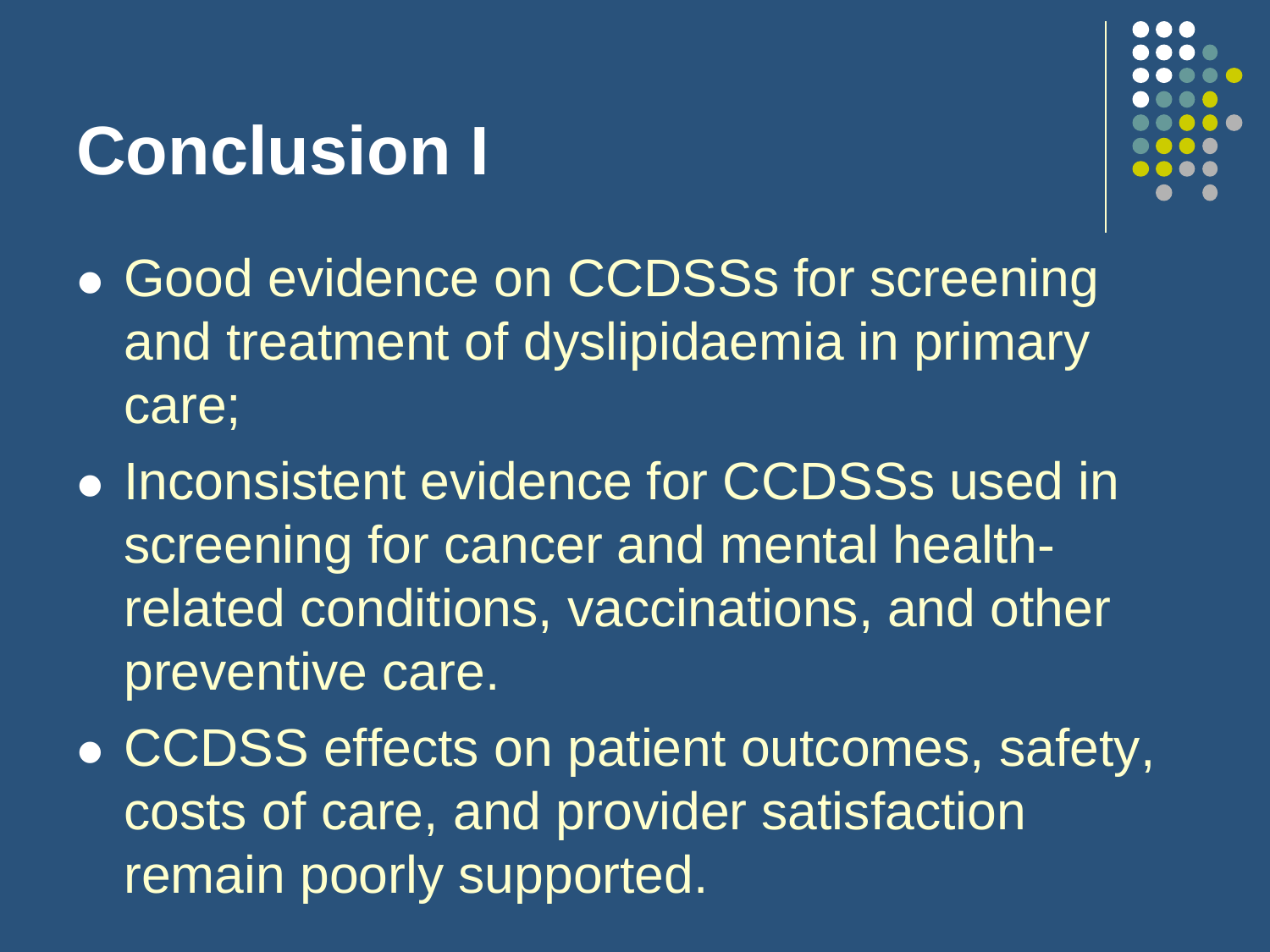# **Conclusions II**



**Researchers partnering with decision makers to help guide the focus and translation into practice of systematic reviews on computerized clinical decision support systems**

- **Is feasible given that local conditions are favourable**
- **May enhance transfer of knowledge into health care practice**